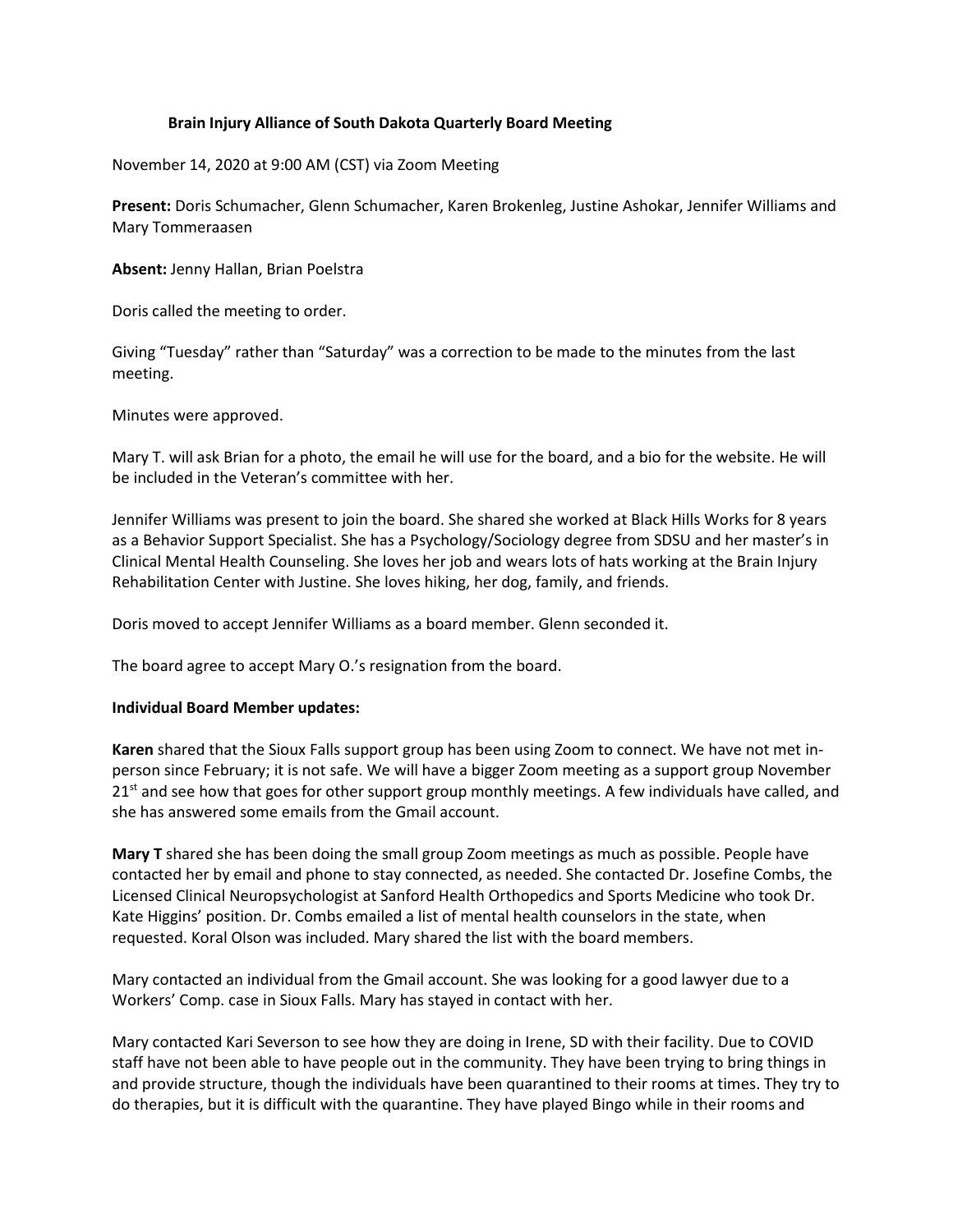provided packets of activities like word searches, etc. They have tablets now, so some learning has been taking place and they have been in contact with families. Mary shared the mask project with Kari in case there was interest. Mary also offered the opportunity to participate in a support group virtually.

**Justine** shared she received a couple of phone calls. She participated on a panel called, "How states are Addressing TBI and Mental Health." It was well-attended. She explained we are unable to apply for a grant/waiver through NASHIA because we have no state agency linked to BI. Maybe Long-term Support Services, but it takes a year or more to be nominated and receive a grant. The state must match the grant.

Rep. Chris Johnson was nominated again and has been talking about TBI services in the state. He wants to reinstate the TBI Medicaid Waiver (cut in 2011), then move forward with more services. He may present a bill in the future, but Justine has not met with him yet. If we could identify a state agency, Justine may follow up.

February was the last time the support group met. There have been no Zoom meetings. The group has been postponed until Spring 2021. Admissions are slow. Kari Severson had a bed available if there was a client at Justine's facility who matched the need, but a match has not been found yet.

**Doris/Glenn** shared their Brookings support group has not been meeting and have not been able to Zoom due to the technology issues. Doris and Glenn participated in the BI Hope Foundation Survivor Series. Doris received a few phone calls. She and Justine were working together to assist these individuals with information regarding long-term care services, and someone with questions regarding caring for her son.

## **Committees:**

**Nominating (membership): Mary T and Karen—** Mary shared she had been contacted by someone at LifeScape for children. They wondered if we had continued the large group through the Center for Disabilities. We had not due to staff changes there; Mary had asked in the past to start the group again, but there was no one available to assist the group. When she contacted the Center for Disabilities again in November to ask about a networking BI group, they agreed they could support a networking group. LifeScape has 15 staff as CBIS now. They wondered if training is available in our state to keep up their certification. Justine agreed she would be willing to present through Zoom/webinars. She has some presentations she has done in the past but is willing to do them on other topics. She would do them anytime except Sundays. Perhaps someone will be interested in our board in the future.

**Legislation**: **Justine**—Justine stated nothing was new with the legislation.

**Newsletter/Advertising: Doris/Mary O.**—Mary O. is willing to continue assisting Doris. February is planned for the next newsletter.

**Technology: Glenn, Karen, Jenny**—Glenn has been posting periodically on Facebook and sees when others read the posts. Lindsey at ILC is helping with our website. She worked on the Donate button and Paypal. Could we employ her was a question that came up?

**Fundraising/Brain Injury Awareness Month: Doris**—She created a green BIASD logo for the Giving Tuesday event. (It can be seen at [www.sdgives.org\)](http://www.sdgives.org/) Lindsey was working with Karen for Paypal and the bank for donations. Paypal seems to be a good option for us.